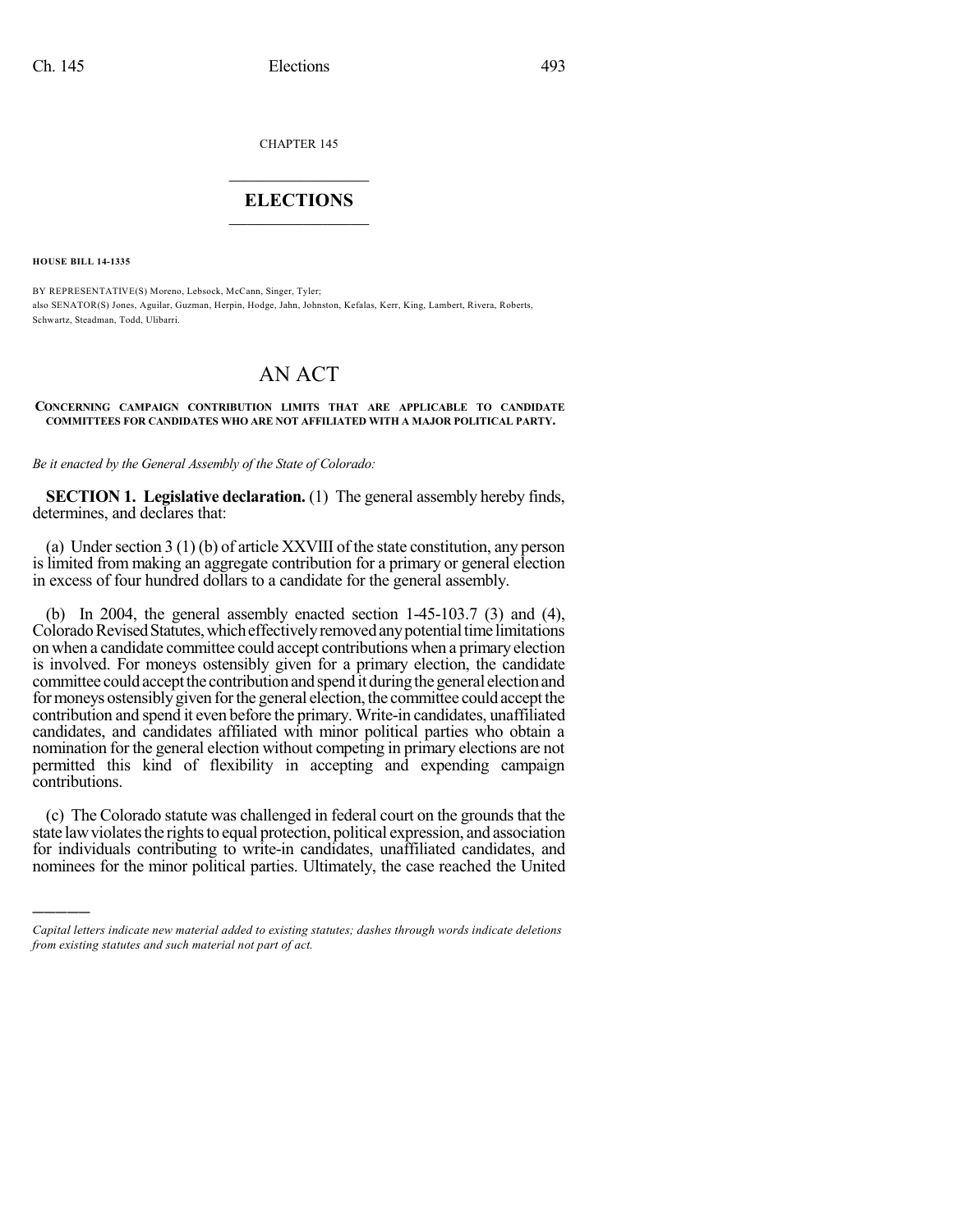494 Elections Ch. 145

States court of appeals for the tenth circuit. In *Riddle v. Hickenlooper*, No. 13-1108  $(10th$  Cir. January 23, 2014), the tenth circuit held that the state statute violates the contributors' right to equal protection. Because of these disparate contribution limits, the statute created a basic favoritism between candidates vying for the same office. Specifically, the candidates of the major political parties may collect four hundred dollars from a single contributor after earning a place on the general election ballot and spend all of the money in the general election. By comparison, a write-in, unaffiliated, or minor party candidate without a primary is permitted to collect only two hundred dollars during the same general election campaign. The court held that these discriminatory limits were not closely drawn to the state's interest in battling corruption or the appearance of corruption.

(d) By treating contributors differently based upon the political affiliation of the candidate being supported, the statute impinged upon the right to political expression for those who support write-in, unaffiliated, or minor political party candidates who are not running in primary elections and who are unable to obtain campaign contributions prior to their nomination for the general election ballot. The court ruled that the state's statutory classification violates the right to equal protection for individuals wishing to contribute to write-in, unaffiliated, and minor political party candidates when each candidate runs unopposed for the general election nomination.

(2) Byenacting this act, the general assemblyintendsto correct anyconstitutional infirmities in the state's statutory requirements governing contribution limits in political campaigns as identified by the tenth circuit court of appeals in the *Riddle* decision by permitting write-in, unaffiliated, and minor political party candidates running unopposed for the general election nomination to accept the aggregate contribution limit from any person for the election cycle in which the candidate in whose name the candidate committee is accepting contributions is on the general election ballot.In this way, all contributors, regardless of the type of candidate they are supporting, will face the same equal playing field.

**SECTION 2.** In Colorado Revised Statutes, 1-45-103.7, **amend** (3) introductory portion and (4); and **add** (4.5) and (10) as follows:

**1-45-103.7. Contribution limits - treatment of independent expenditure committees- contributionsfromlimitedliabilitycompanies- voter instructions on spending limits - definitions.** (3) A candidate committee ESTABLISHED IN THE NAME OF A CANDIDATE AFFILIATED WITH EITHER A MAJOR POLITICAL PARTY OR A MINOR POLITICAL PARTY WHO IS RUNNING IN A PRIMARY ELECTION may accept:

(4) A candidate committee ESTABLISHED IN THE NAME OF A CANDIDATE AFFILIATED WITH EITHER A MAJOR POLITICAL PARTY OR A MINOR POLITICAL PARTY RUNNING IN A PRIMARY ELECTION may expend contributionsreceived and accepted for a general election prior to the date of the primary election in which the candidate in whose name the candidate committee is accepting contributionsis on the primary election ballot. A candidate committee established in the name of a candidate AFFILIATED WITH A MAJOR POLITICAL PARTY OR A MINOR POLITICAL PARTY RUNNING IN A PRIMARY ELECTION who wins the primary election may expend contributions received and accepted for a primary election in the general election.